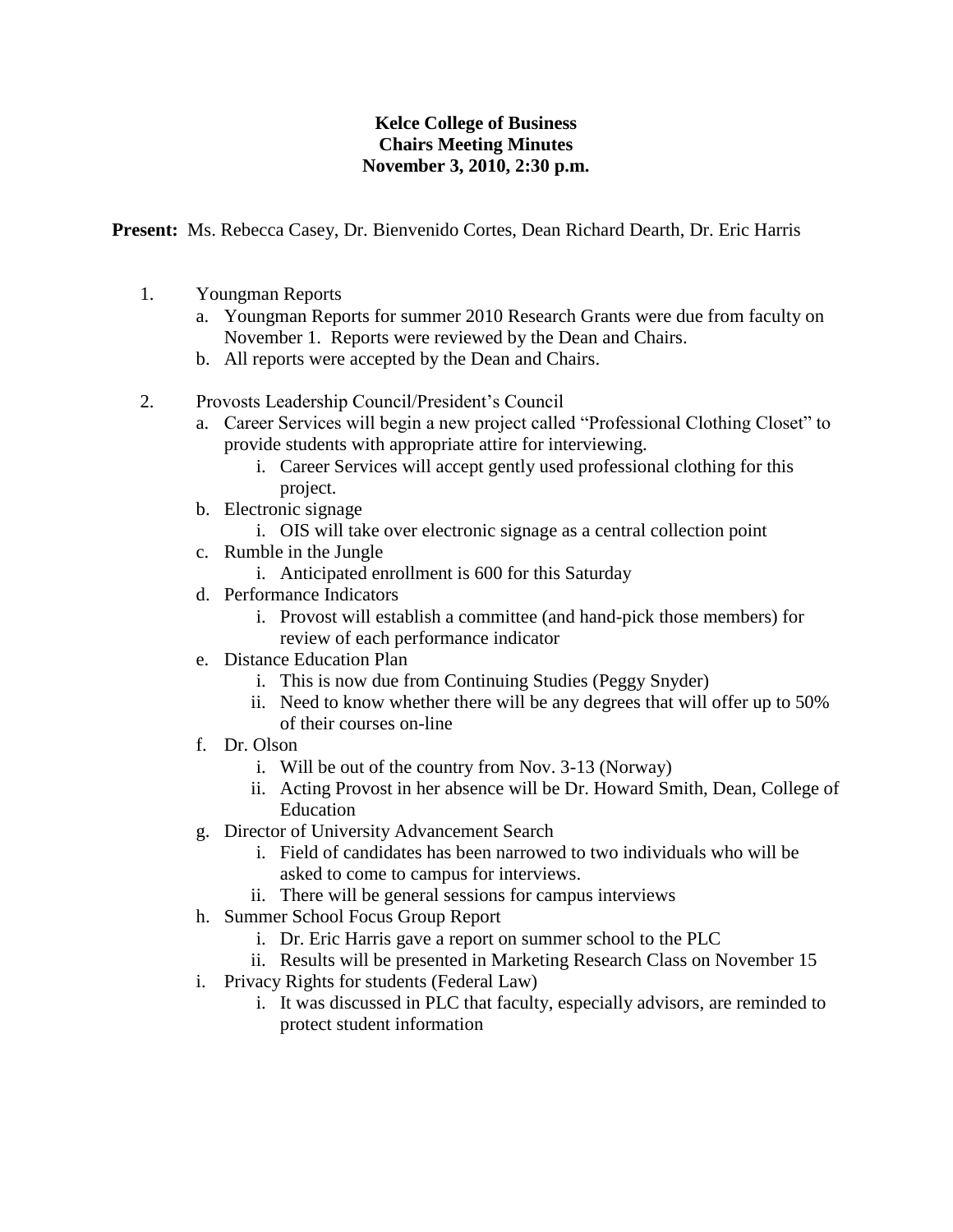- 3. COB Faculty Committee Assignments
	- a. Need to have a complete list of Committees by the November 19 General Faculty Meeting
	- b. All full-time teachers should be assigned to at least one functioning committee
- 4. Kelce Rules of Organization (Revised)
	- a. The revised Rules were distributed to the Chairs for discussion
	- b. Chairs were asked to review the revision which will be distributed for approval at the General Faculty Meeting
- 5. Emergency Contact List
	- a. The emergency contact list for the COB for fall 2010 was distributed
	- b. Kelce Computer Lab employees are receiving additional training in case of emergency
	- c. In the process of obtaining weather radios and flashlights for emergency situations to be housed in each department office, the Dean's office and the Kelce Computer Lab
- 6. Department Reports
	- a. MGMKT
		- i. Ron Rhodes will be visiting and giving presentations to Dr. Sang Lee's classes on Nov. 23 (at 9:30 and 2:00)
	- b. ACIS
		- i. Dr. Jim Harris has asked about a project he would like to do for his 2011
		- Summer Research Grant. Proposed project was tentatively approved.
	- c. ECON
		- i. November 18 Meeting and lunch with officials from Taiwan
		- ii. December 17 Outstanding Finance Alumnus Daniel Mildfield will visit PSU and attend graduation ceremonies
			- 1. Dr. Cortes is in the process of trying to schedule activities for him from 2:00-4:30 on 12/17/10 in the College of Business
- 7. Summer 2011 Staffing Proposals for allocation purposes
	- a. Proposals are due to Provost by November 7
- 8. Graduate Assistants
	- a. There was discussion on hiring graduate assistants for Spring 2011 semester
	- b. Historically the COB has only hired MBA students as Graduate Assistants
- 9. Dean Meeting with Provost (November 2)
	- a. Concerns:
		- i. Current facility new facility or update current facility
			- 1. Central Administration at PSU has to identify this as a need for **PSU**
			- 2. New building plans are not in the works